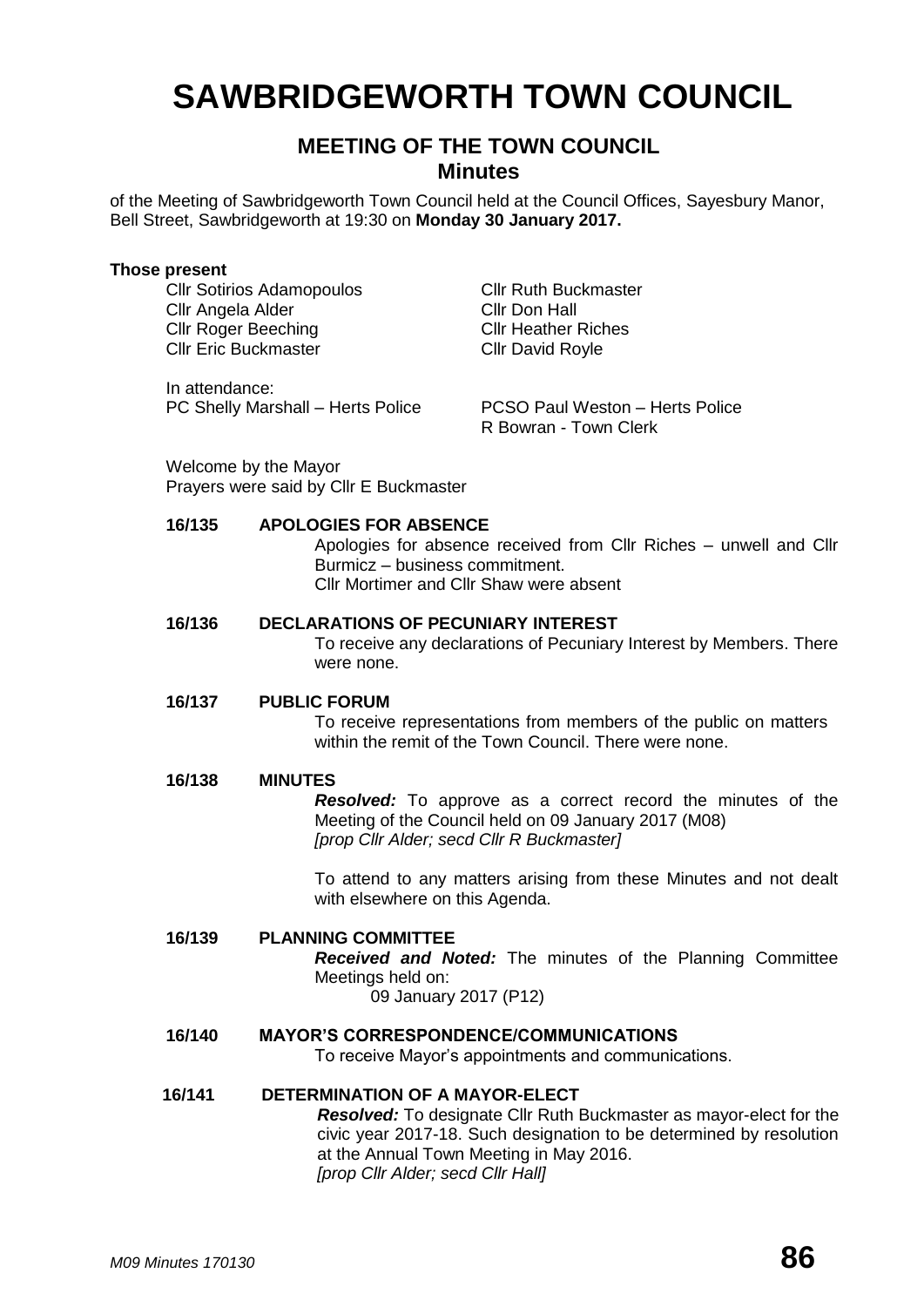#### **16/142 REPRESENTATIVES REPORTS**

- To receive representatives reports from:
- o County Councillor Roger Beeching reported:
	- o Finances at HCC are finely balanced.
		- o New Homes Bonus being reduced
		- o HCC will put up tax demand to 4.9% to contribute to social care, however HVCCG have refused to pay £8.5m to HCC as their share of the costs
	- o County wide survey said that 61% would rather have a council tax rise than see a reduction services, 80% would support a reduction in spend for council support services, 50% a reduction in library services and 49% a reduction in spend on environment and planning.
- o District Councillor Angela Alder reported:
	- o Visiting PAH as part of HCC health scrutiny, visited A&E, learned about proposed extensions and met the patients panel
- o District Councillor Eric Buckmaster reported:
	- o New parking charges from April and a reduction in free parking time to 30 minutes.
	- o Team Herts launch in chamber on 16 February
	- o Information circulated about the Stevenage District Plan examination in public.
- o Hertfordshire Police PCSO Paul Weston reported:
	- o Crime levels remain low.
	- o 2 burglaries in Spellbrook and 1 in Sawbridgeworth.
	- o There are parking issues on a daily basis especially in Cutforth Road and the kidney shaped roundabout in Bullfields.
- o Hertfordshire Police PC Shelly Marshall reported:
	- o Staffing arranged for May fayre
	- o Pub Watch and BoBB active
	- o New clamp down on mobile phone usage in cars
	- o Police available to participate in School Travel Challenge on 17 September.
	- o Sgt Ricky Bartlett has passed his Inspector's exams. Clerk instructed to send town council's congratulations.
- o Other Representatives & Champions
	- o Cllr R Buckmaster reported on the Memorial Hall.
		- Bank balance is £70,000
		- **Plans submitted of store room extension**
		- Plan to refurbish the entrance lobby
		- Planned events to the end of 2017 were detailed.
	- o Cllr Alder reported that the chair of the Stansted Airport committee was standing down.

#### **16/143 BUDGET 2017-18 & DETERMINATION OF PRECEPT**

To consider the Recommendation of the Finance & Policy Committee and adopt a Budget for 2017-18 and to determine the Precept for 2017-18 and instruct the principal authority accordingly.

Clerk advised that information had been received from EHDC, after the draft budget had been circulated, which had put an element of income for 2017-18 into doubt. A meeting had been arranged with EHDC to clarify the situation. It was agreed that an additional meeting of the F&P committee would be held on 20 February to consider any changes needed before bring the budget to council on 27 February for resolution.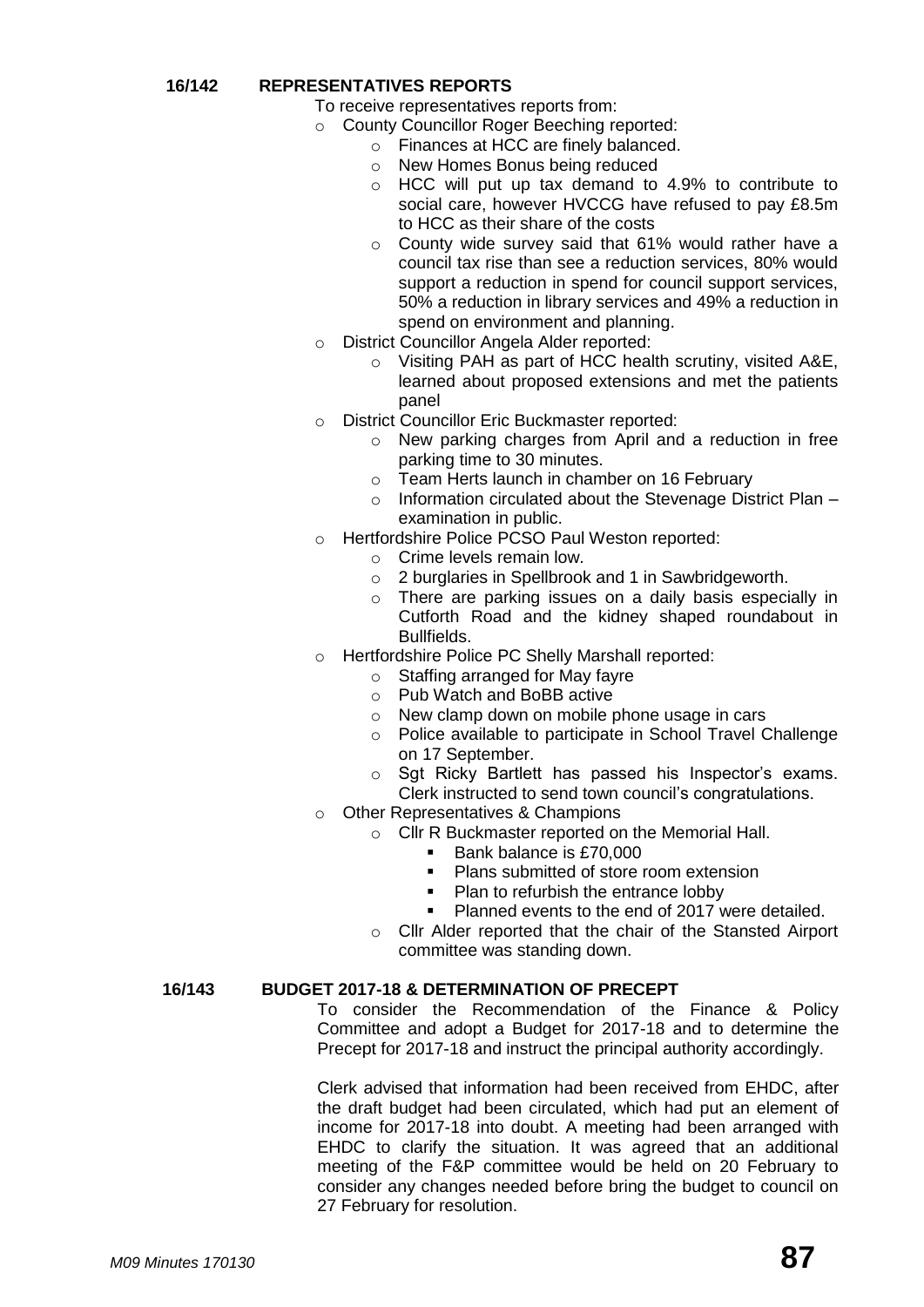#### **16/144 GRANT APPLICATIONS**

- To consider grant requests made by the following:
	- 1. Sawbridgeworth Local History Society: £500. *Resolved:* that clarification of the purpose of the amount
		- requested should be sought.
	- 2. East Herts Citizens Advice Service: £500 *Resolved:* that the sum of £250 be awarded.
	- 3. St Clare Hospice: £500 *Resolved:* that the sum of £500 be awarded. *[items 1, 2 & 3. prop Cllr Alder; secd Cllr Coysten]*

#### **16/145 DISTRICT PLAN**

To respond to a question from a Member as to the outcome of the public consultation on the Pre-submission version of the District Plan in respect of Chapter 11 of the Plan.

Information supplied by EHDC is as follows: Chapter 11 : The Gilston Area. Number of Comments: 1,895 Number of Objections: 1,887 Number Supporting: 8

Also supplied was the following information: Chapter 8 : Sawbridgeworth Number of Comments : 109 Number of Objections : 100 Number Supporting : 9

#### **16/146 STANDING ORDERS**

The annual review of Standing Orders is now due.

To consider the insertion in Standing Order 26 the addition that "Following a question, one supplementary question may be put by the questioner". An opinion was expressed that council are currently in danger of making rushed decisions.

*Agreed:* To refer the matter to the F&P committee to make a recommendation to council.

#### **16/147 TOWN CLERK'S REPORT**

Report for January 2017

#### **Car Park Subsidy**

New parking regime from EHDC imminent.

# **[Cemetery](http://www.sawbridgeworth-tc.gov.uk/town-information/town-council-services/cemetery)**

- A number of further interments managed in 2016/17 to date
- Application for an exhumation to be made to MoJ **Chamber Utilisation**
- Used for History Group, U3A
- **Community Transport - [Sawbobus](http://www.sawbridgeworth-tc.gov.uk/town-information/town-council-services/sawbobus) an[d Minibus Hire](http://www.sawbridgeworth-tc.gov.uk/town-information/town-council-services/minibus-hire)**
- Sawbobus returned from warrantee repair.

# **District Plan**

- Town Council's response made to EHDC before deadline. **Hertfordshire Highways**
- Water pump on Fair Green damaged by vehicle collision **LGiU Briefings**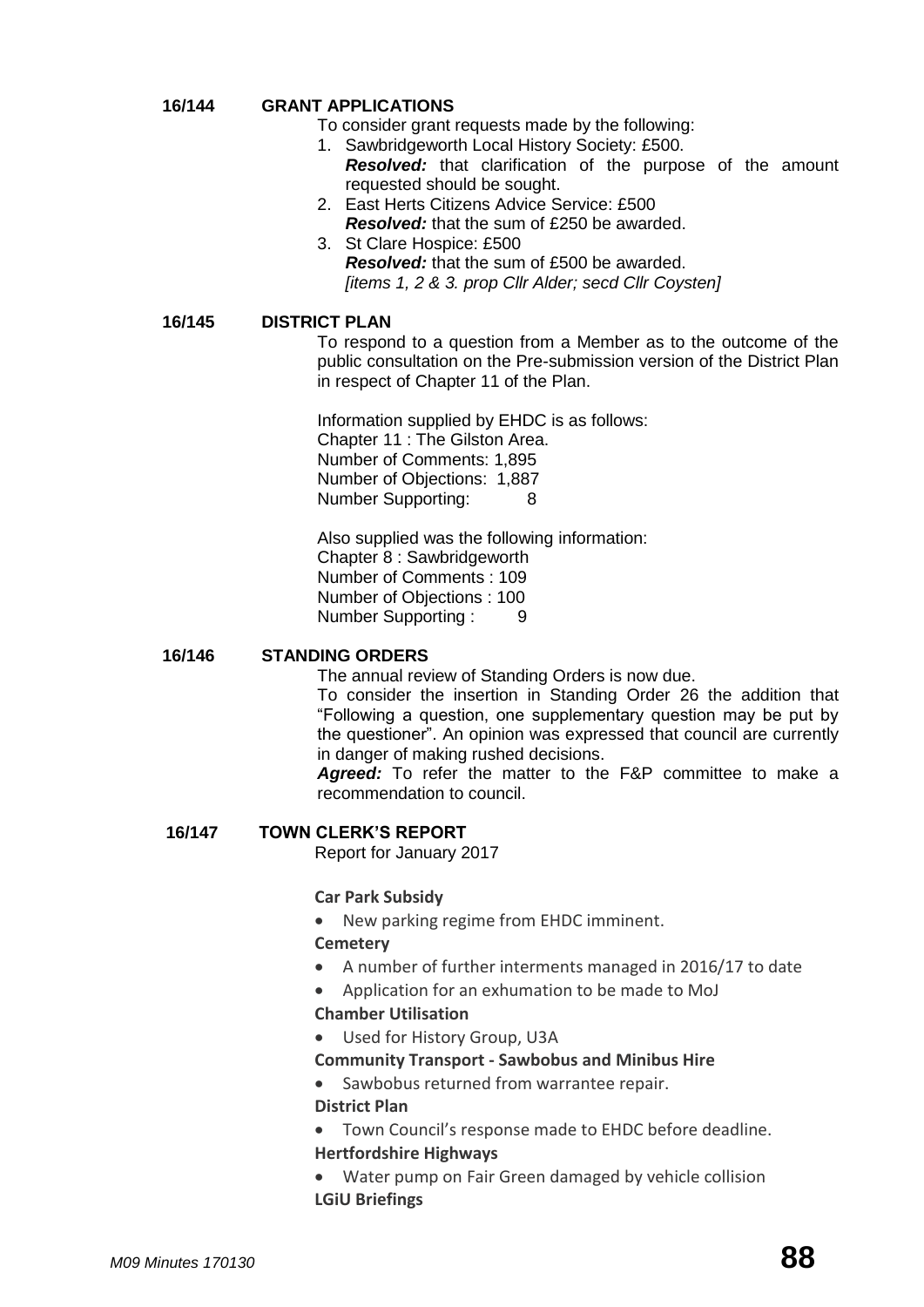- Daily briefings on a 3-month free trial basis continue.
- **[Planning Matters \(acting as a consultee\)](http://www.sawbridgeworth-tc.gov.uk/town-council/planning)**
- 57 Applications considered in 2016/17.

**Projects**

- Bell Street Conveniences; waiting proposal from head of service.
- Town Green; no further activity. Task & Finish group proposed.
- Library; No further action at the moment.

# **Staff**

- A&A sub-committee briefed on changes in staff deployment **War Memorial**
- Task & Finish group established.
- Report and quotes received
- Correspondence with Diocese

# **16/148 TOWN PROJECT MANAGER'S REPORT**

Report for January 2017

**Wassail Event –** This annual event was held on Saturday 14<sup>th</sup> January from 6.30pm to 9pm in a new location at the Rivers Hospital site, the event attracted approximately 120 visitors. STC are the event organisers with a steering group of volunteers who kindly gave their assistance. The group raised £352.50 from bottled juice sales, refreshments and mulled cider sales. The new location (adjacent to the access road into the hospital) made the event much more accessible for guests and Rivers Hospital kindly gave us permission to use the large staff car park for visitors to the event which worked extremely well. RHSO group members all agreed that the new location was a better idea, logistically it was much easier and accessible with setting up and breaking down. Thad been concerns previously about the bonfire location in the orchard as the fire service had detailed that they would be able to reach an emergency at the previous location because of fire hose lengths and hydrant locations.

# *Future Dates for the diary*

Monday  $20<sup>th</sup>$  March – Spring in your Step, School Travel Challenge refresher event Friday 19th May 2017 - Annual Civic Awards Saturday 27<sup>th</sup> May - MOVE week launch event in Bell Street Car Park Sunday  $2^{nd}$  July  $2017$  – Fun on the Field Sunday  $9<sup>th</sup>$  July – Civic Service (as below) Saturday  $7<sup>th</sup>$  October (TBC) – RHSO Apple Day Sunday 12<sup>th</sup> November – Remembrance Day Saturday  $18<sup>th</sup>$  November – Isabel Hospice Lights of Love Saturday 25<sup>th</sup> November – Christmas Lights Switch On Event

# *Mayors Events 2016-17 – Charity of the Year, St Elizabeth's*

Thursday  $2^{nd}$  February – Wine Tasting Evening Saturday  $4<sup>th</sup>$  March – Variety & Tribute Show at the Memorial Hall Saturday 29<sup>th</sup> April – Civic Dinner at the Memorial Hall